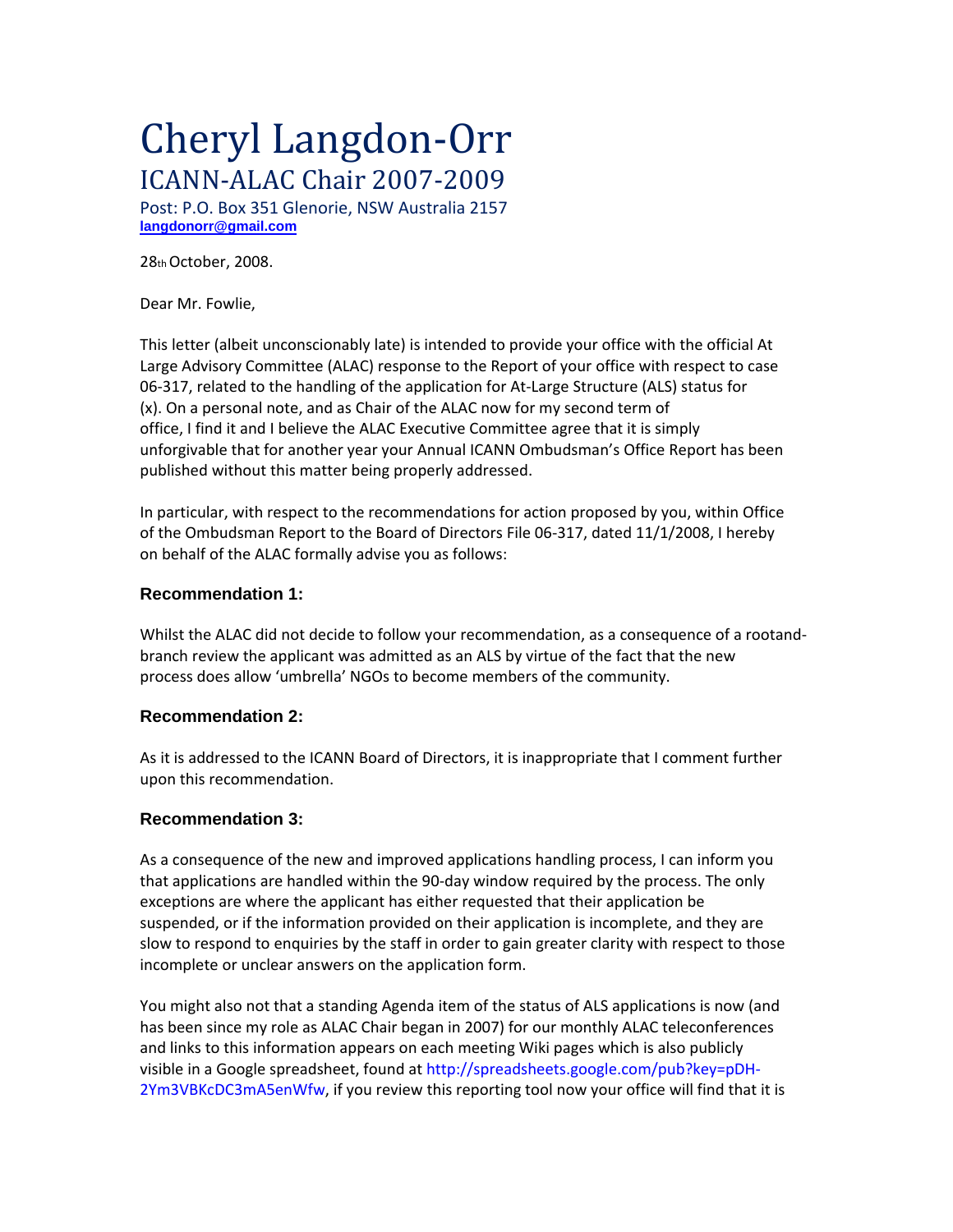absolutely clear whether an application is within the timeframes required by the process,. And indeed if there is a delay what the reason or rational; for this delay is.

## **Recommendation 4:**

Those applications which were delayed at the time your report was provided were indeed dealt with expeditiously by the ALAC at that time, and as you have noted they are now an ALS.

## **Recommendation 5:**

Whilst the ALAC review is looking at the ALS certification process, as I've previously mentioned the ALAC did in fact work assiduously on revamping the process following the publication of your report.

The new criteria, and process, as well as the guide for evaluation of applications, is now all available from the 'Legal and Organisational References' main menu link from www.atlarge.icann.org, and the relevant documents are available in all six UN languages and further that the process is now clearly spelt out on our ALAC website at http://www.atlarge.icann.org/en/framework.htm.

It is also I believe useful to note here, that to my understanding, at the present time the At‐ Large community is the only community in ICANN who has a transparent and documented process by which new community members are admitted, and also to my knowledge is the only community which has a published and documented set of criteria by which applications are judged.

#### **Recommendation 6:**

We believe that our new process has taken this recommendation into account. It provides the ability of applicants who were refused admission as At‐Large Structures to appeal the decision directly to the ALAC; in any refusal letter applicants are also clearly advised of their options including reference to your office.

#### **Recommendation 7:**

As related above for Recommendation 6, we can confirm that our process now does clearly outline how it was reached. We note that in the most notable refusal to accredit an applicant, (x), and a copy of our reasons for refusing the application were sent to your office by copy in order to ensure that we were operating fairly and congruently with good practice and our process and criteria.

#### **Recommendation 8:**

Whilst I was involved with the ALAC at the time, I was involved in APRALO activities and I do know that both the then-current Chair did indeed do as you suggested and that the applicant also met face‐to‐face with Board Member Roberto Gaetano at the Lisbon ICANN meeting in connection with the application as he had been a member of the ALAC at the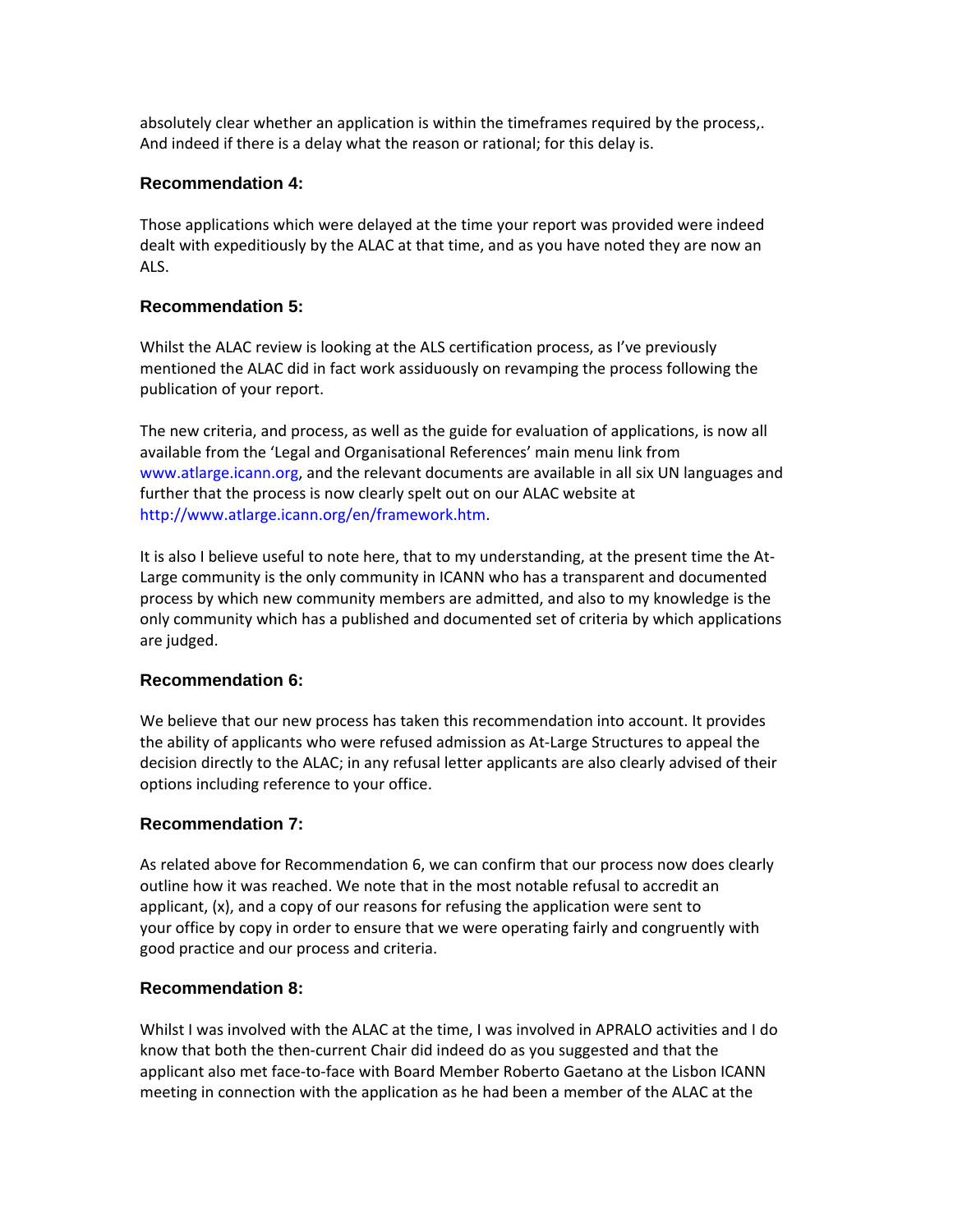time when the situation with (x) occurred.

#### **Recommendation 9:**

I believe that the ALAC members have at various times met with you as regards this recommendation. However, we do have some newer members who have not had this opportunity. Perhaps I might ask our staff to provide you with their details and you could then have some time with them in Cairo? Further during the Cairo meeting at our At‐Large Summit Planning Meeting for Mexico in Feb/Mar 2009 I plan to propose that your office be invited to introduce yourself and the work you do within ICANN so that all our At‐Large accredited Structures may also be properly oriented and briefed and I look forward to the opportunity to discuss this matter with you formally after Saturday the  $1_{st}$  of November when we meet.

#### **Recommendations 10 and 11:**

These recommendations address a scope far beyond that of the ALAC and therefore, I offer no further comment on them here.

#### **Recommendation 12:**

As a part of the new ALS application process and detailed criteria we asked the board to discard the redundant process and the current process now relies upon the same reconsideration process at the Board level which addresses other such issues. May I close in offering my personal, best wishes and on behalf of the ALAC our formal apologies that this reply has taken so long to reach you. I trust that you are well, and I look forward to seeing you in Cairo, as ever please feel free to contact me or the ALAC ExCom, ALAC-excom@atlarge-lists.icann.org at any time if you wish to discuss these matters further.

Kindest regards, *Digitally signed -> transmitted by email and hard copy (signed) delivered at Cairo Meeting of ICANN Nov 2008.* 

# *Cheryl Langdon-Orr*

Chair of the ALAC 2007‐2009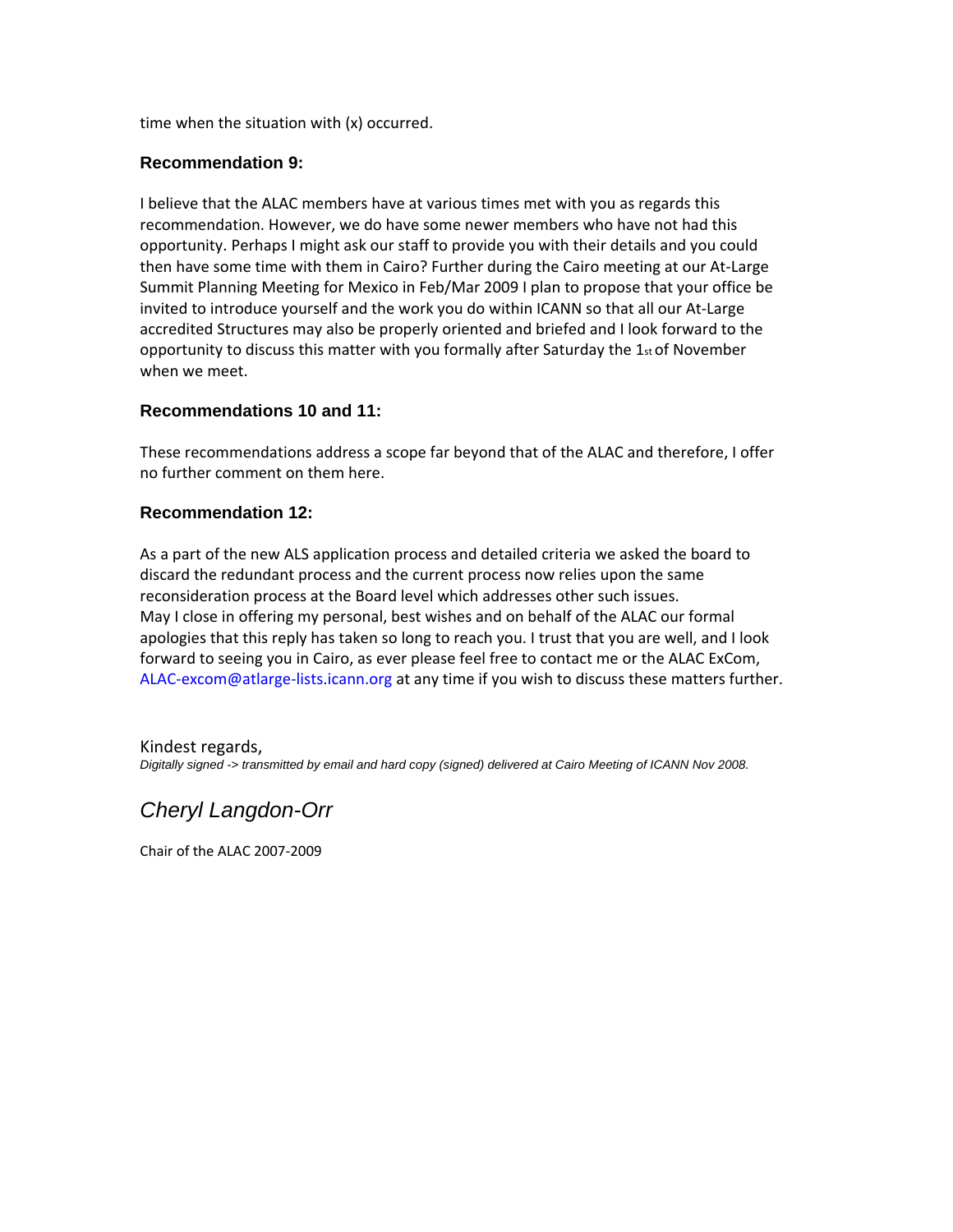# Redress and Recommendations

1) In light of the above, I recommend that the (applicant).org, immediately be given provisional ALS status by the ALAC.

2) I recommend that due to a lack of clarity in the rules concerning reconsideration, and unfairness in implementing them; that unless there is a substantive objection by the ALAC, the Board of Directors declare (applicant).org to be an ALS at its next scheduled Board meeting following submission of this report.

3) I recommend ALAC take steps to ensure that applications for certification be treated in a more expeditious fashion, both for the benefit of the applicant, and ALAC. I recommend that ALAC, in consultation with the ICANN At-Large staff member, monitor and report on the set of milestones previously implemented to deal with these applications in the noted three month time frame. Should these established milestones be exceeded the staff member should formally advise the ALAC of the default.

4) I recommend that any existing applications, exceeding three months past the application date, be dealt with in the shortest possible delay. As of January 25, 2007, there are a total of five applications exceeding the 90 time frame (including the (applicant).org application).

5) I recommend that the ALS certification review process, noted earlier in this report, be a priority item for evaluation and reform during the scheduled ALAC review. In light of expected exponential growth of ALS certification applications, I recommend that the review consider the streamlining or decentralizing of the process, and as much as possible to make certifications a product of administration rather than committee governance. I recommend that the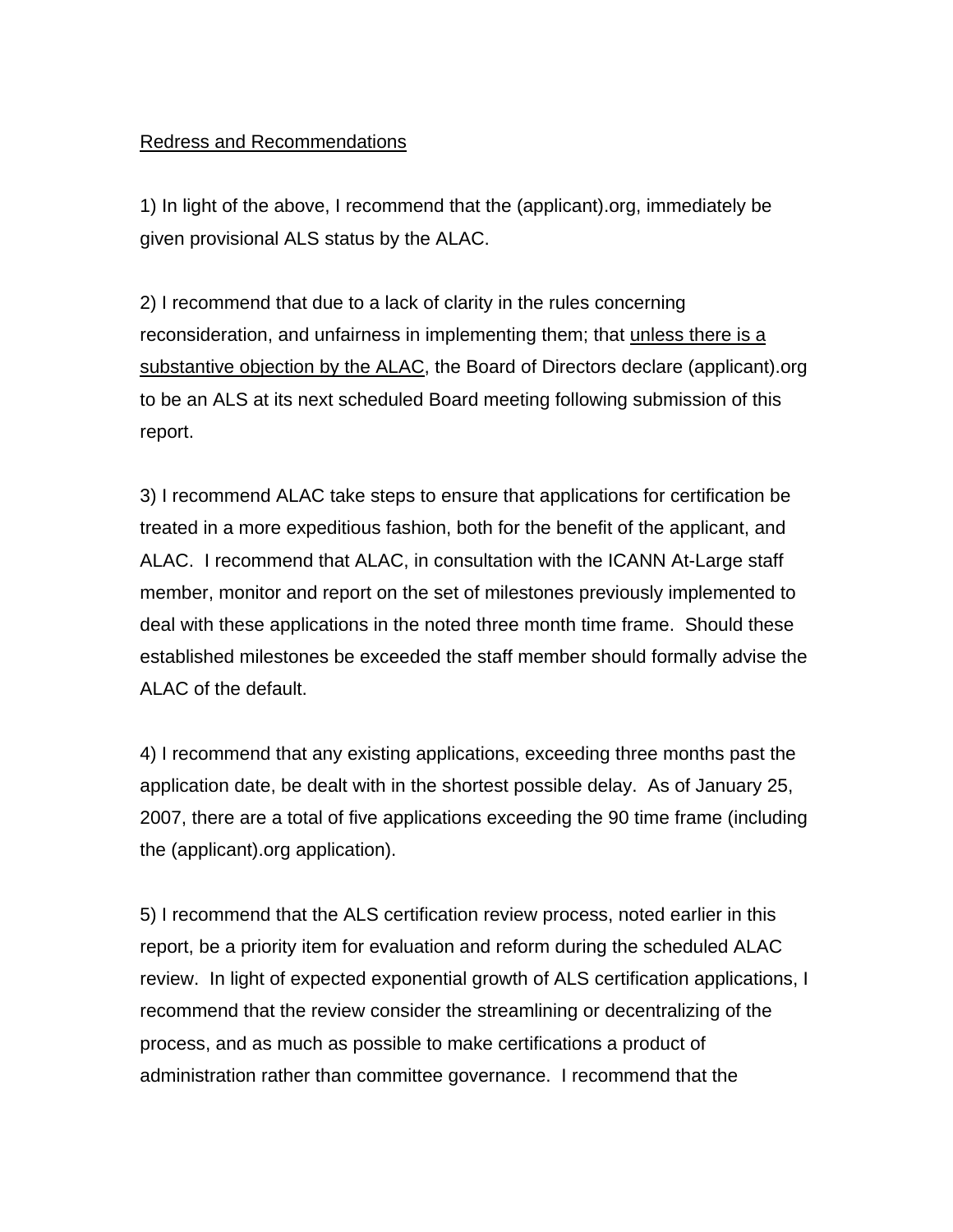reviewers give particular heed to suggestions of past and present ALAC staff members. I recommend that the review formalize administrative milestones and the requisite communications process.

6) I recommend that the ALAC develop policies and procedures which empower it to remedy errors and oversights without having to revert to formalized complaint processes.

7) I recommend that in communicating a rejection of certification, that ALAC communicate the reasons for the denial, consistent with the Code of Administrative Justice (2003) which states:

Reasons are the basis for judgments. Formally, "reasons" provide the rationale behind and justification for decisions or actions. They provide a summary of analysis and are a means to facilitate understanding as well as a means to allow meaningful appeal of such decisions and actions. Adequate reasons will be those which are sufficient to allow an understanding of the issues considered and the decisions reached. Appropriate reasons will be logically linked to the questions with which the decision-maker dealt.

*Principle:* **In assessing the adequacy and appropriateness or reasons, three major factors are important:** 

- **a) Whether the person's concerns are addressed directly and completely;**
- **b) whether the reasons plainly state the rule upon which the decision proceeds and whether the rule as applied to the facts logically produces the decision reached; and**
- **c) whether the reasons are comprehensible to the recipient.**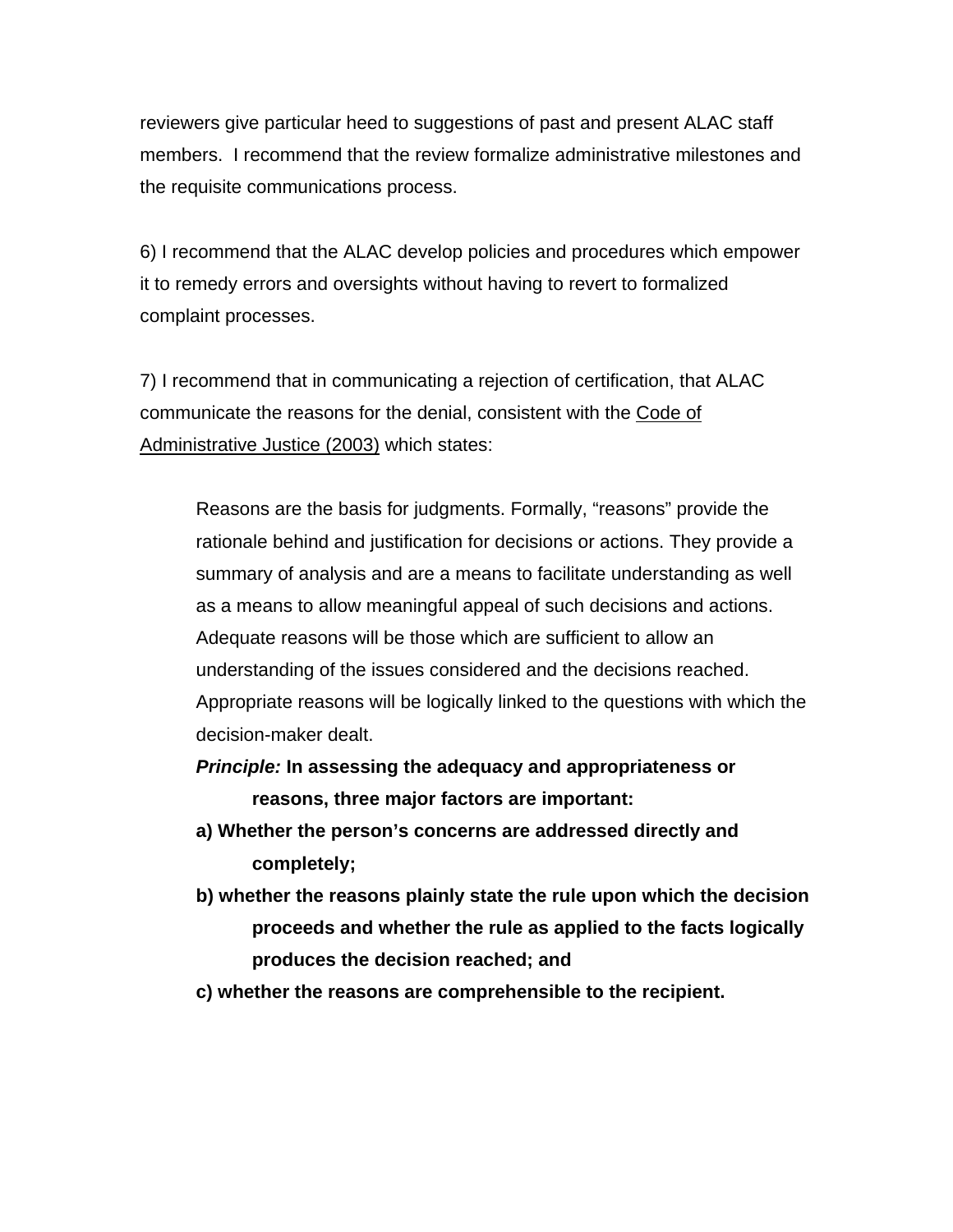8) I recommend that the ALAC Chair and ALAC Board Liaison speak with the (applicant).org applicant and tender an apology on behalf of ALAC for delay in processing the application.

9) While this may be a matter best implemented following the ALAC review in 2007, I recommend that all members of ALAC be given an orientation on the impact of administrative fairness on those processes which they administer on behalf of ICANN.

10) I recommend that members of supporting organizations be provided with an orientation to the Office of the Ombudsman by their ICANN staff member with a view to ensure that they understand the powers of the Ombudsman, and their responsibilities in Ombudsman investigations. I also recommend that the staff member orient new and existing ALAC members to all of the relevant Bylaw and policy provisions which govern the committee's work and activities.

11) I recommend that Bylaw V be amended to state:

ICANN employees, *committees, supporting organizations*, or Board members shall direct members of the ICANN community who voice problems, concerns, or complaints about ICANN to the Ombudsman, who shall advise complainants about the various options available for review of such problems, concerns, or complaints.

The Bylaw presently states:

ICANN employees and Board members shall direct members of the ICANN community who voice problems, concerns, or complaints about ICANN to the Ombudsman, who shall advise complainants about the various options available for review of such problems, concerns, or complaints.

12) I recommend that the Office of the General Counsel and ALAC examine and make recommendations concerning the continuation of the ALAC reconsideration policy. In